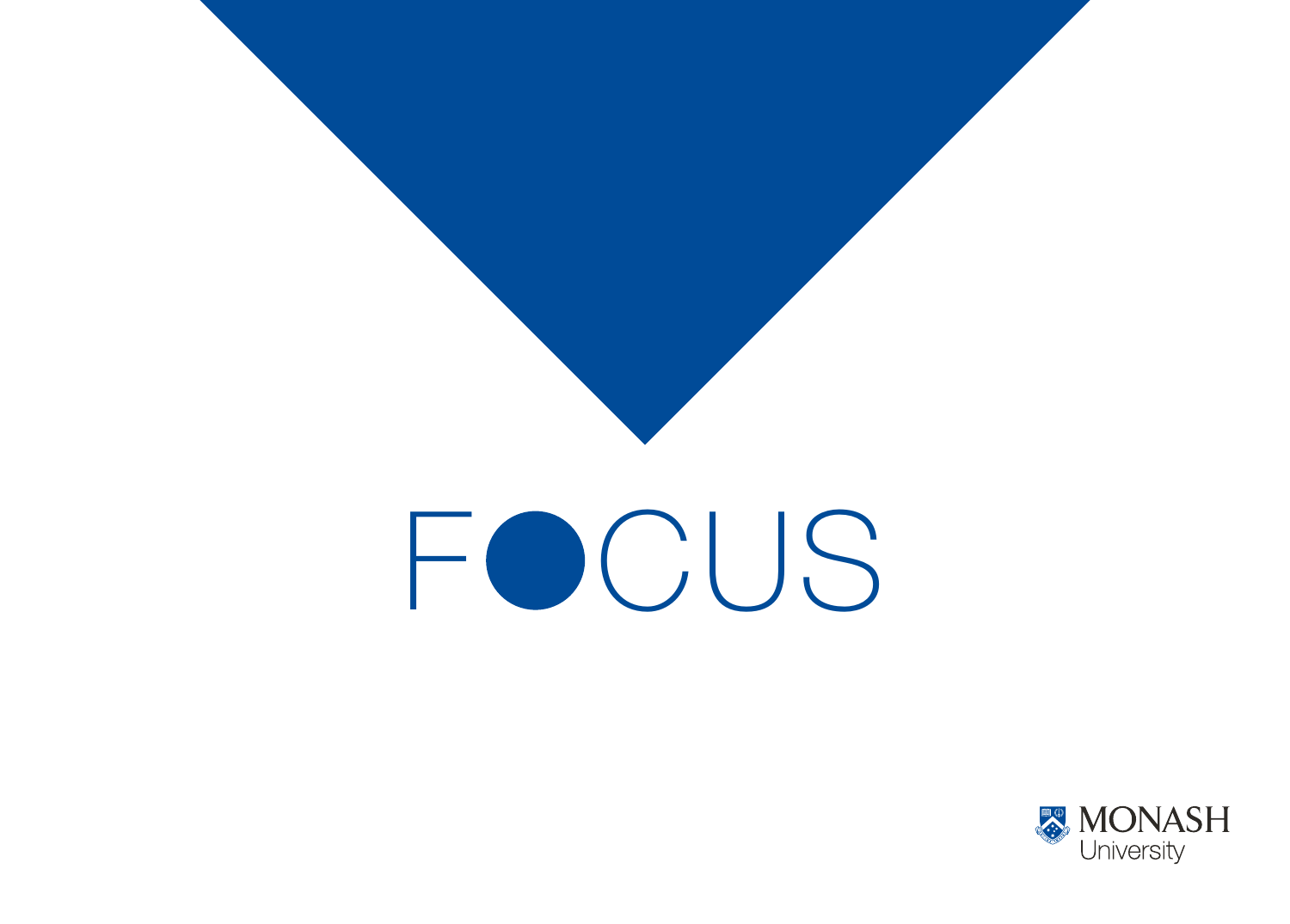### FOCUS MONASH Strategic Plan 2015–2020

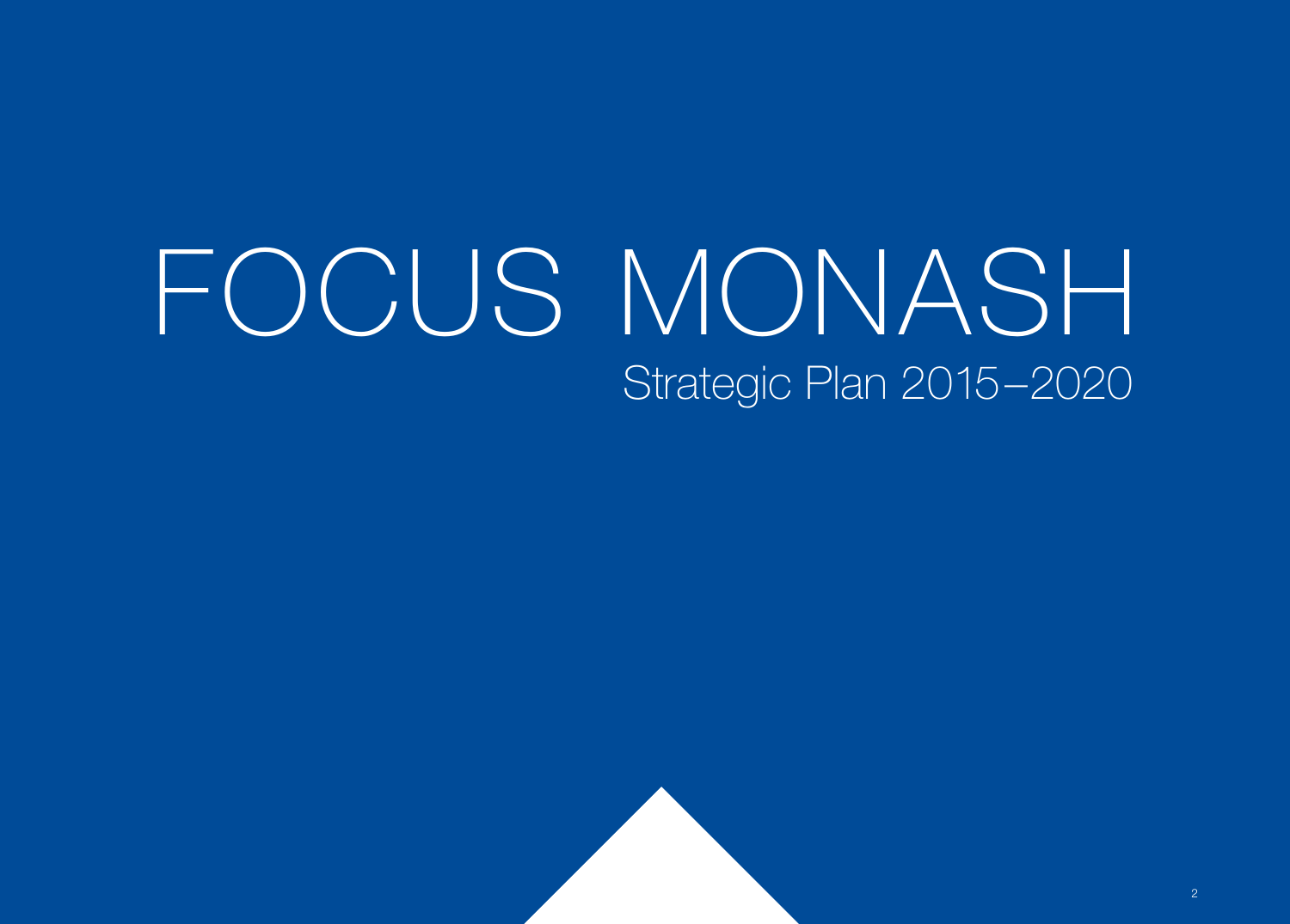### Vice-Chancellor's Introduction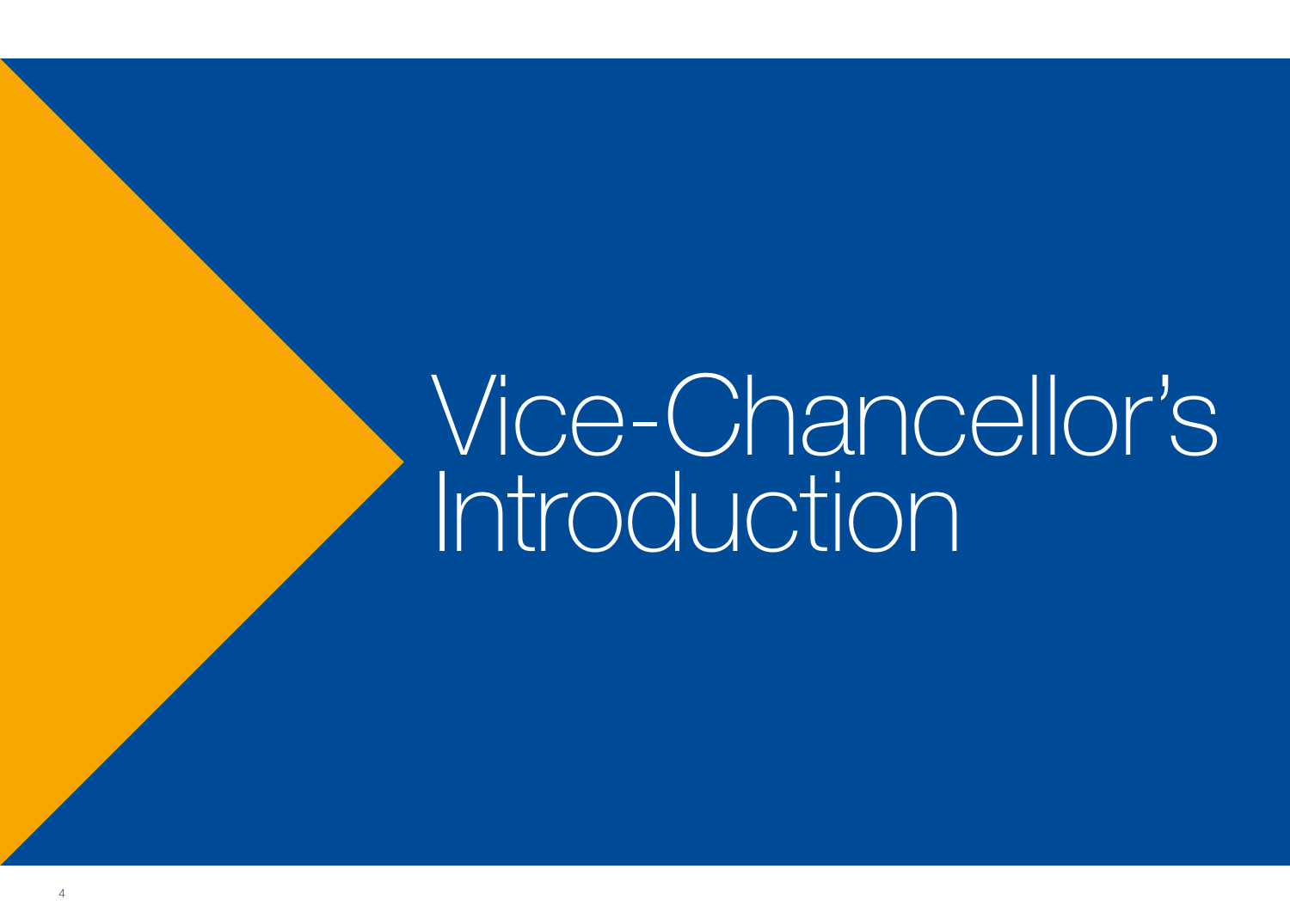Over the last half century, Monash University has forged a path that reflects the ambitions of its beginnings and signals a thirst for further challenge. Monash has evolved to meet "...the necessities of the age" (Murray, 1958), as it was charged at its inception. In doing so, it has sought to develop its education and research on an international stage.

Monash exhibits the achievements and performance characteristic of a large, diverse research university. It also displays some distinctive traits that have resulted from the path it has taken so far. This strategy seeks to strengthen those achievements and performance to equip the University for a more competitive and globalised future. It also seeks to emphasise those traits that distinguish Monash from others and will reinforce the University's excellence for the betterment of its communities.

At the heart of this strategy is a commitment to excellence measured by the highest international standards.

That excellence is enhanced through the truly international reach of Monash, its students, staff, campuses and partners, including its particular focus in the Asia-Pacific. It is enhanced by its enterprising approach to partnerships and collaboration with industries and governments to maximise the impact of its research and education. And it is enhanced by the inclusive approach the University takes to forming its student and staff bodies.

To be truly international requires ambition. To make an impact on the world through collaboration with others requires openness. As a great university, we recognise our obligation not only to develop talent in individuals but to actively seek talent wherever it may lie. To be inclusive of all is part of our commitment to excellence.

To enable this international, enterprising and inclusive University to fulfil its vision for excellence, we must ensure that our finances remain robust, that our workforce is optimally shaped and that we act responsibly in relation to our environment. The great research challenges of our age are social and environmental ones, and we must practice what we preach.

Institutional sustainability also involves making sure that the shape of the University supports its goals: that each campus contributes appropriately, that we have the right proportions of students at each level and across faculties and courses. Implicit in this is the notion of focused growth: in the long-term interests of the institution, we should not become larger in every element, but should instead target growth to those areas that support our long-term ambitions.

On its own, Monash is great; by reaching out to the community – by being international, enterprising and inclusive – we will be truly exceptional.

Ohangan V bandour

**Professor Margaret Gardner AO**  President and Vice-Chancellor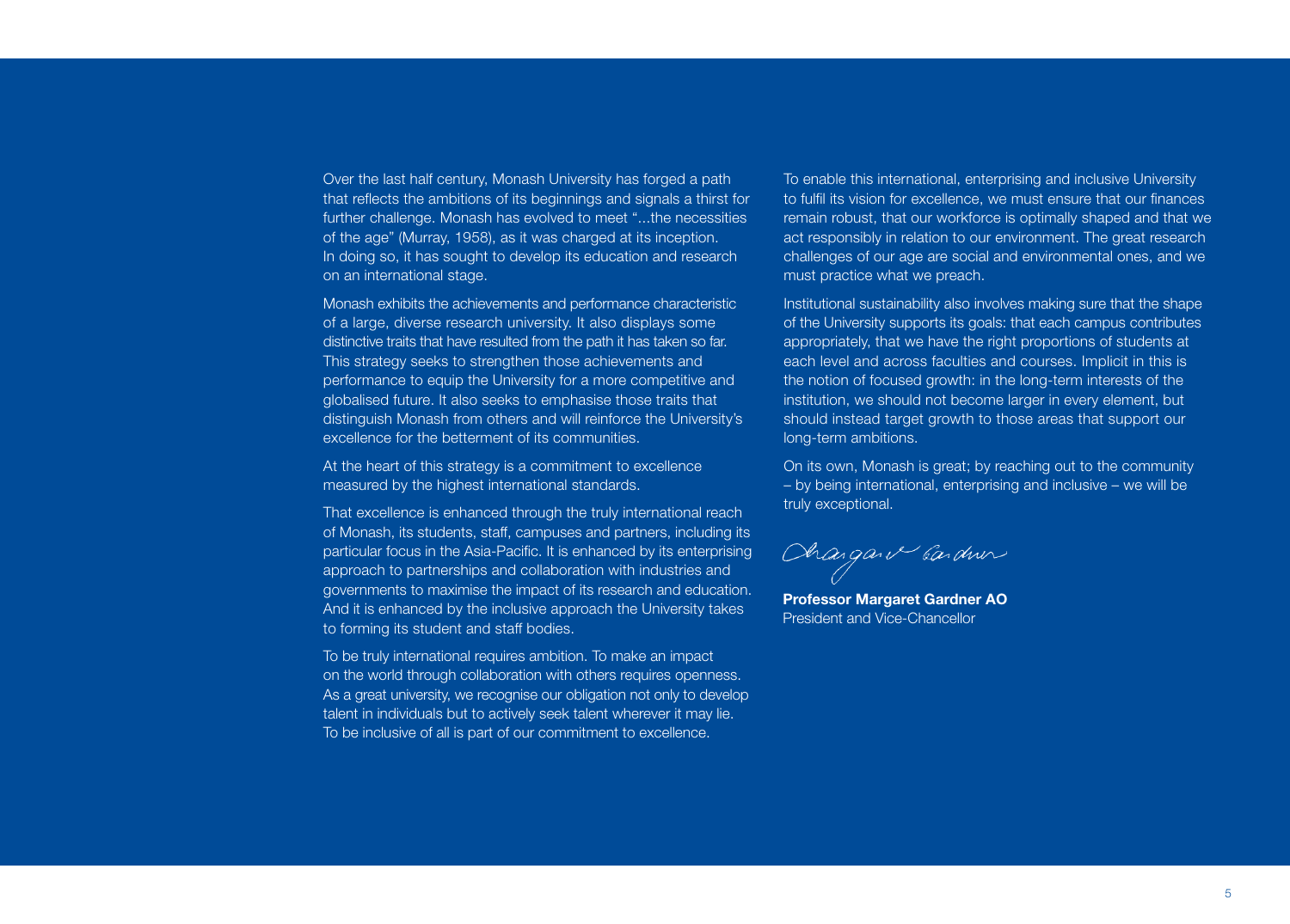### Mission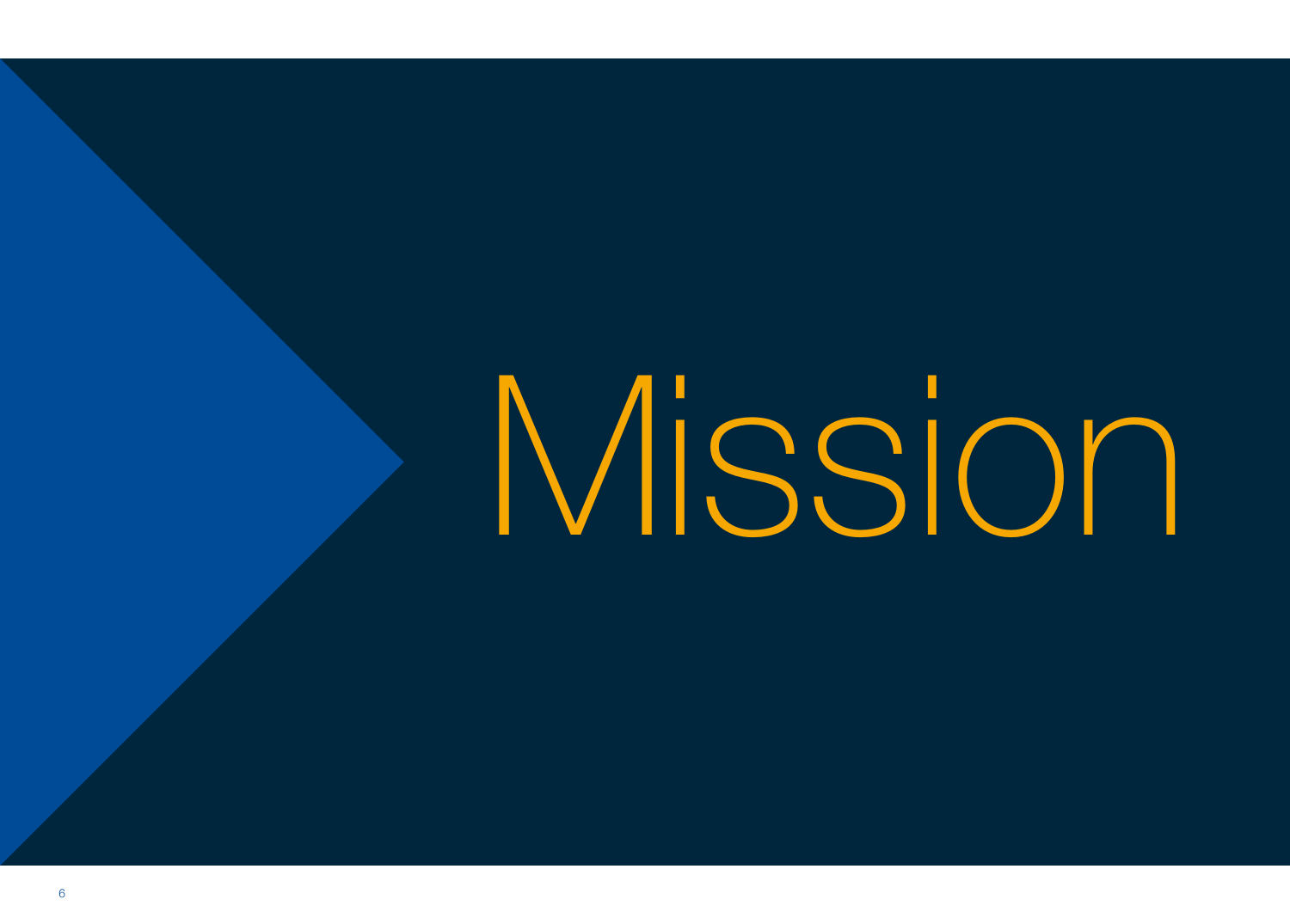Through excellent research and education, Monash will discover, teach and collaborate with partners to meet the challenges of the age in service of national and international communities.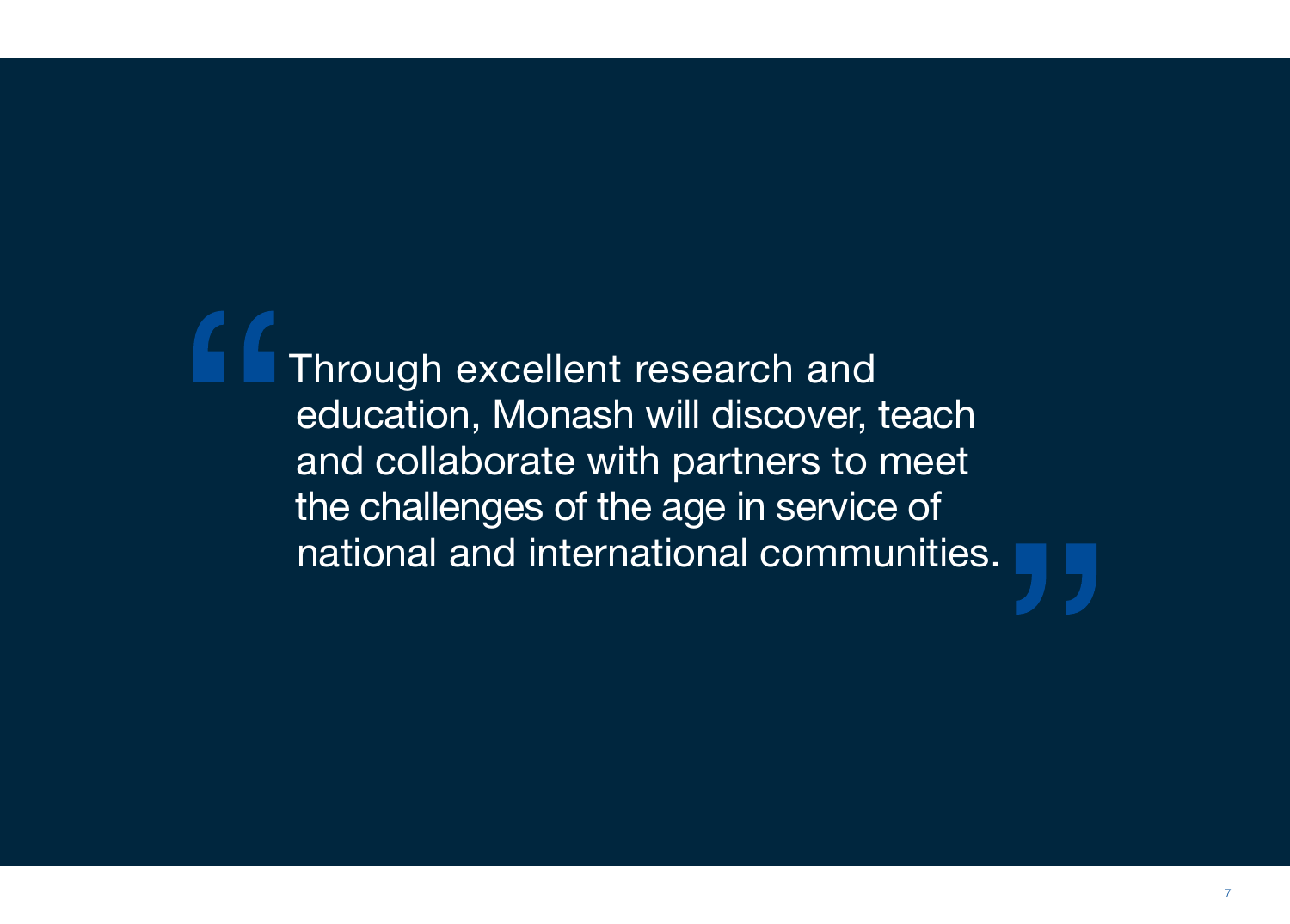Vision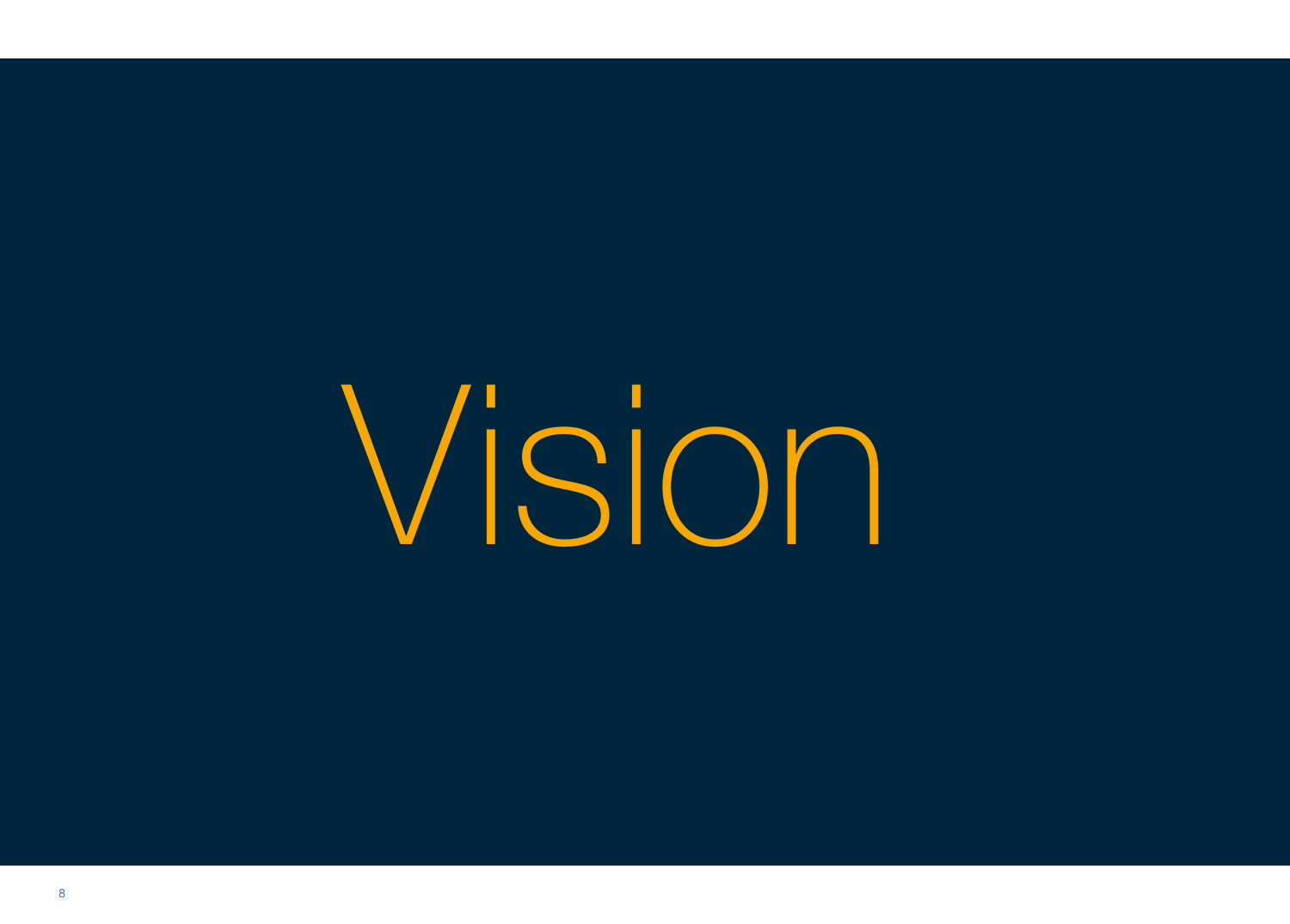Monash will strive to achieve excellence in research and education, built through a deep and extensive engagement with the world, to serve the good of our communities and environment.

Underpinned by deep and enduring relationships with partners in industry, government, non-governmental organisations and other universities, our research will solve grand challenges and set global agendas.

Our education will be infused with internationalism and enterprise. It will seek out and embrace the talented, without regard to their social or economic circumstances.

Our staff and students will reflect the world we are working towards: diverse, inclusive, innovative and sustainable.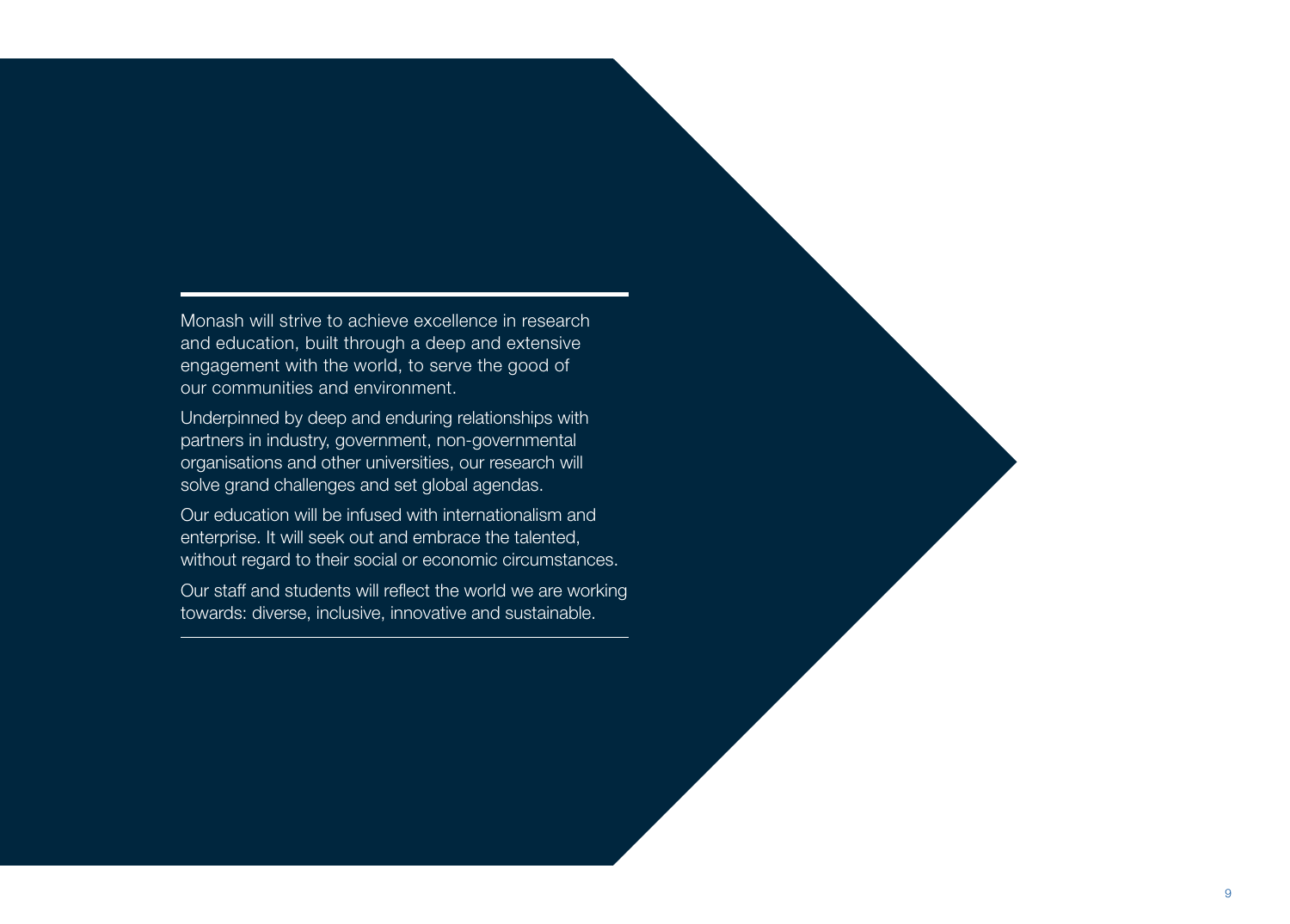### Monash guiding principles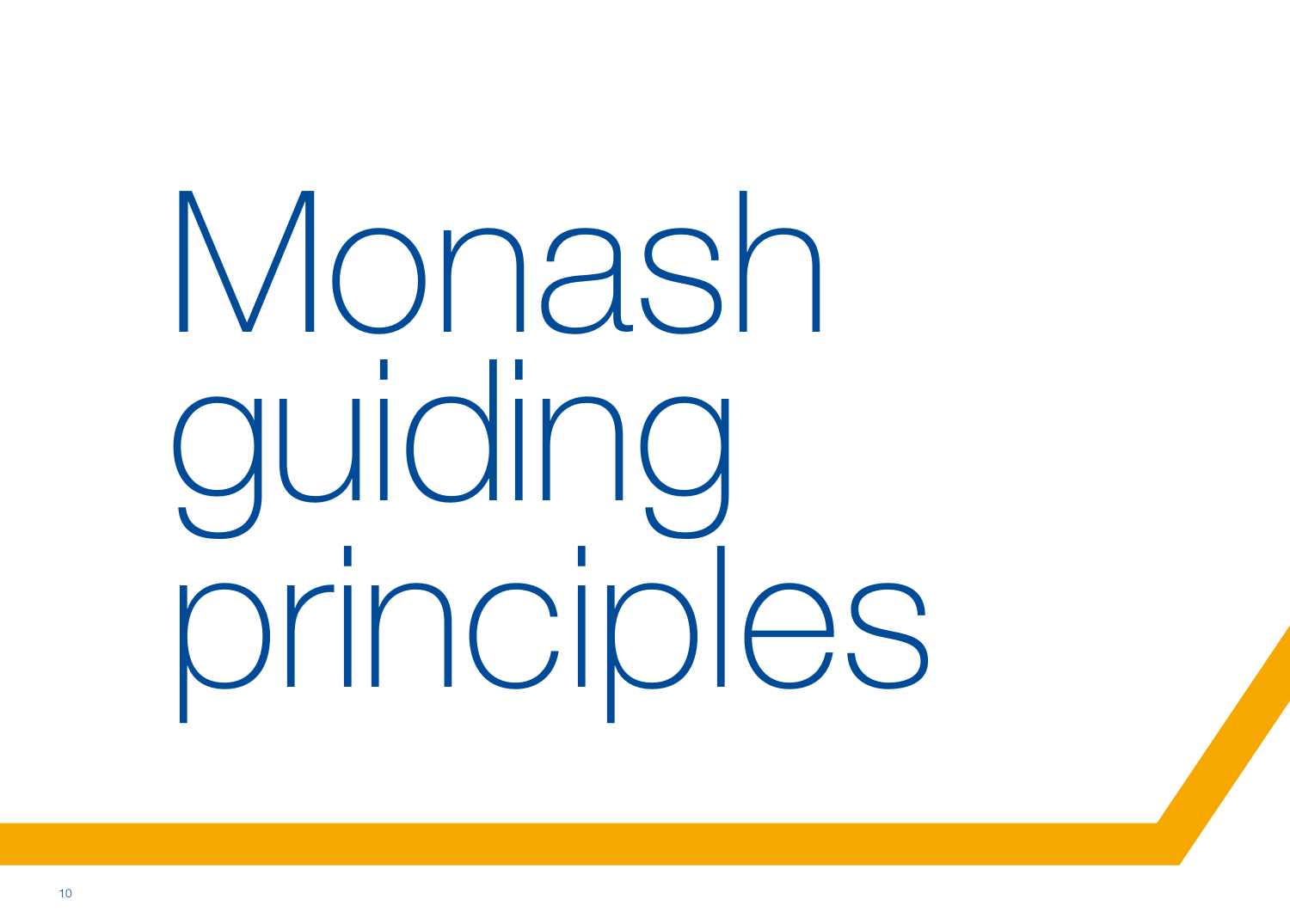The following principles will underpin the actions and decisions of the University. They will be evident in both the way we treat each other and in the way we conduct ourselves with external partners.

### **Discovery**

We nurture curiosity and innovation in the pursuit of new knowledge.

### Ambition

We aim to be outstanding in all we do, constantly pushing ourselves both to improve our performance and deepen our understanding of what excellence means.

### **Respect**

We act ethically, fairly, transparently and with generosity of spirit.

### **Openness**

We seek out new ideas and opportunities, share our knowledge widely, embrace differing perspectives and work to build enduring collaborations.

### **Service**

We act inclusively and responsively, and orient our research and education to the benefit of the whole community.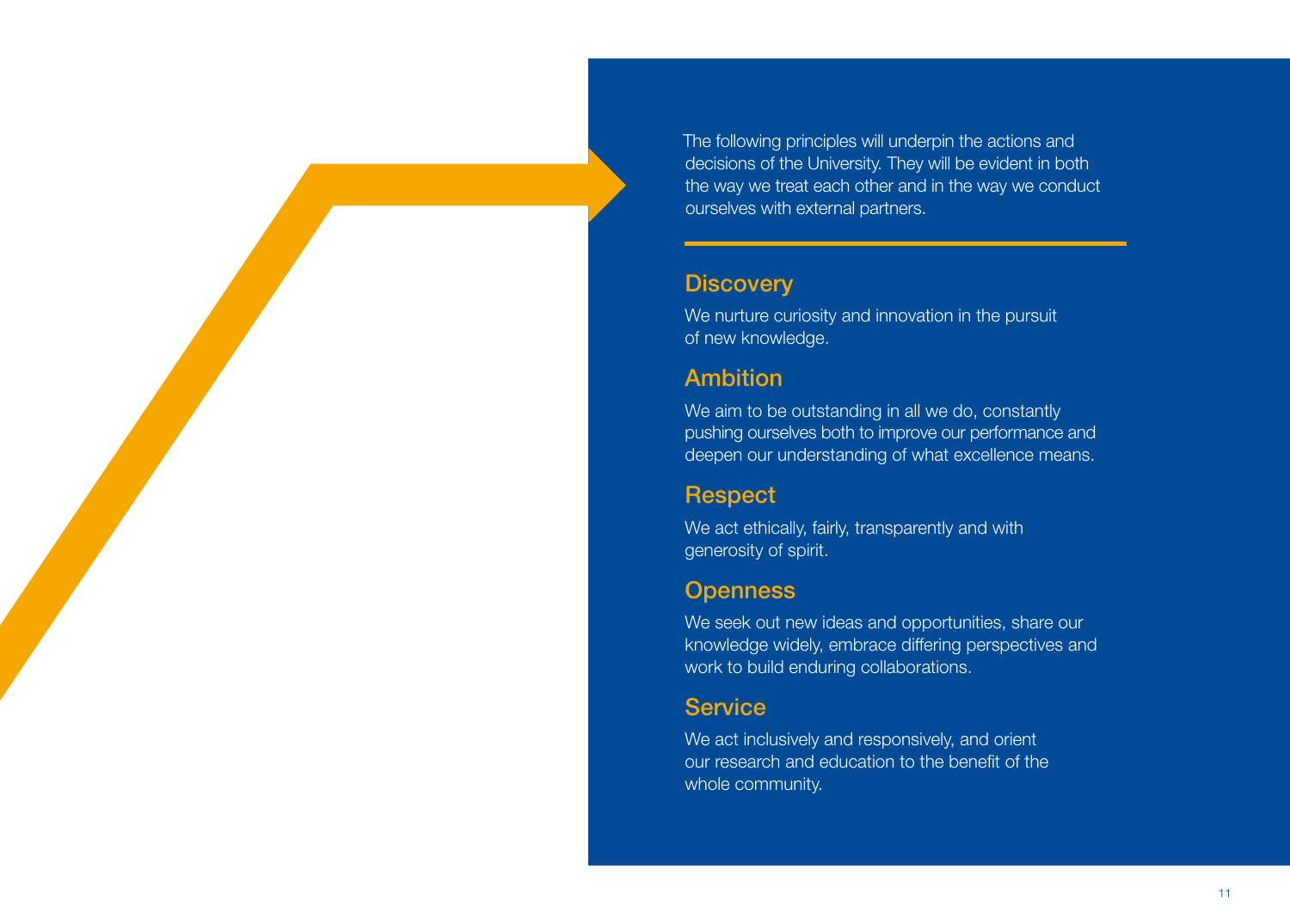### Goals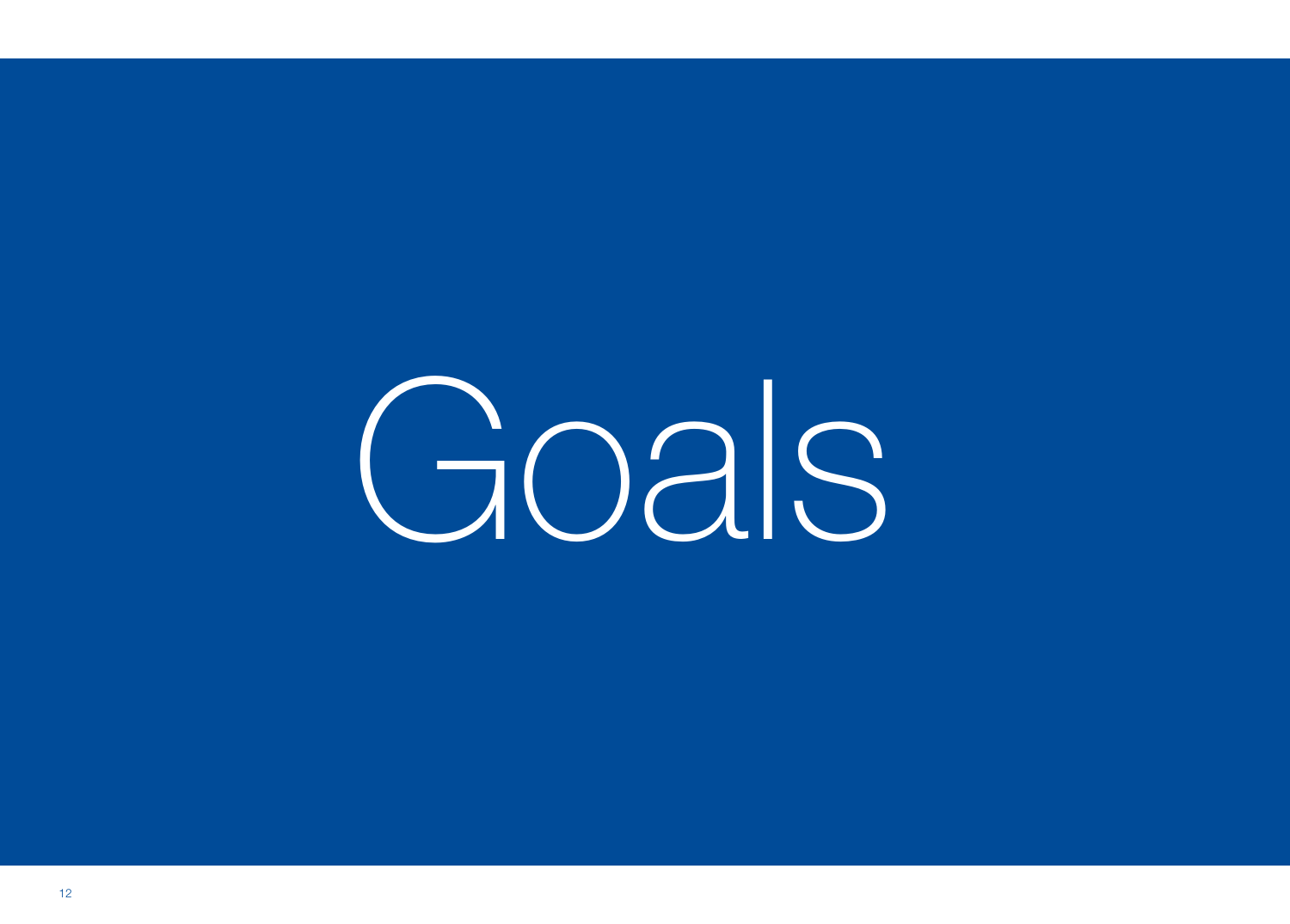### Monash will be:

### **Excellent**

To undertake research and education of the highest international quality that addresses the great challenges of the age.

### **International**

To build the strength, networks and scale of our international research and education across campuses and faculties to ensure they respond to the issues and opportunities of our region and the world.

### **Enterprising**

To build enduring partnerships with industry, government and other organisations that will enrich our ability to innovate, to infuse our students and staff with enterprising capabilities and provide opportunities to apply our research to make a significant impact for the betterment of our communities.

### **Inclusive**

To seek talented students and staff, irrespective of social or economic circumstances and build a connected community of students and staff in a diverse University that is deeply engaged with the wider community.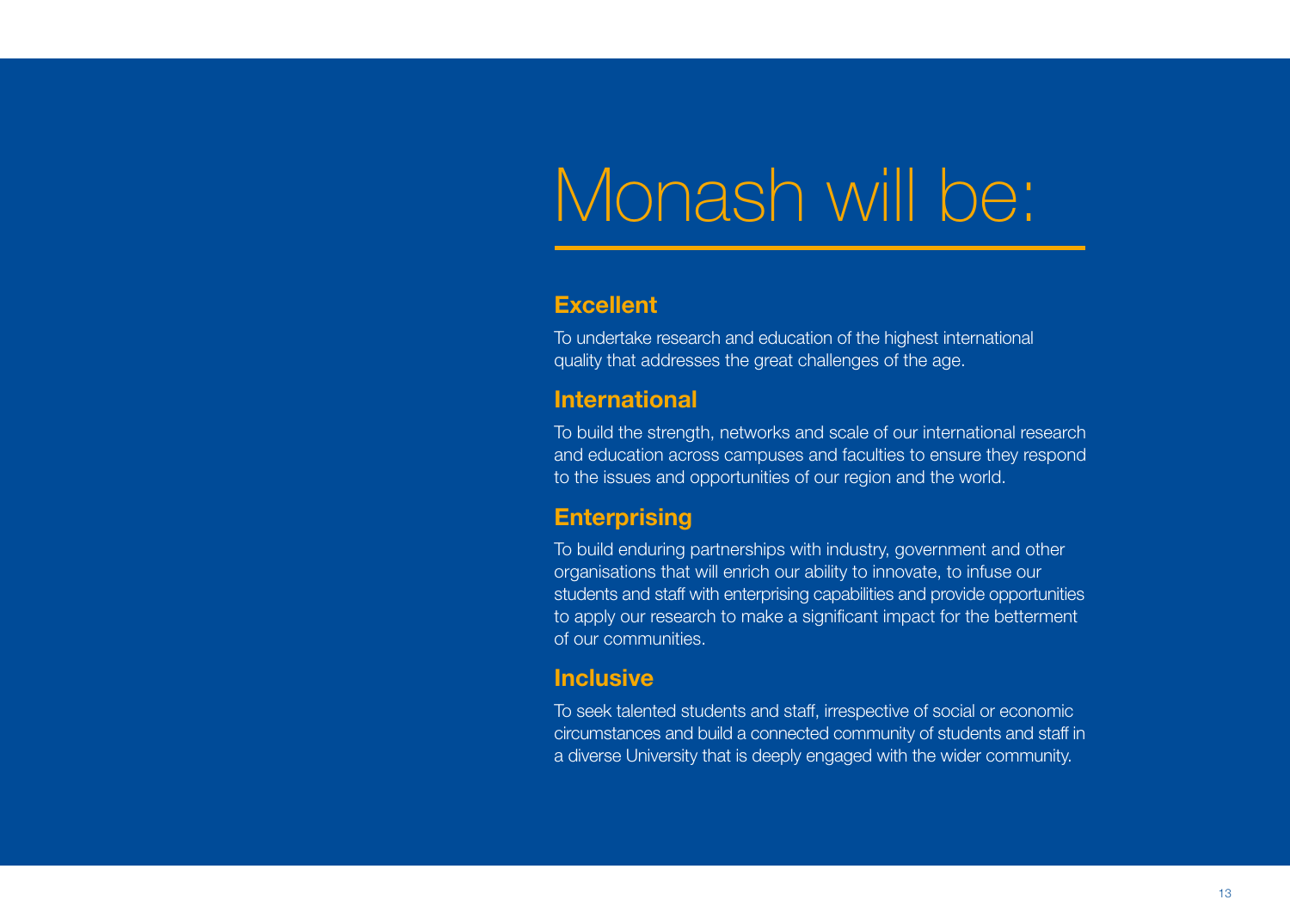# Excellent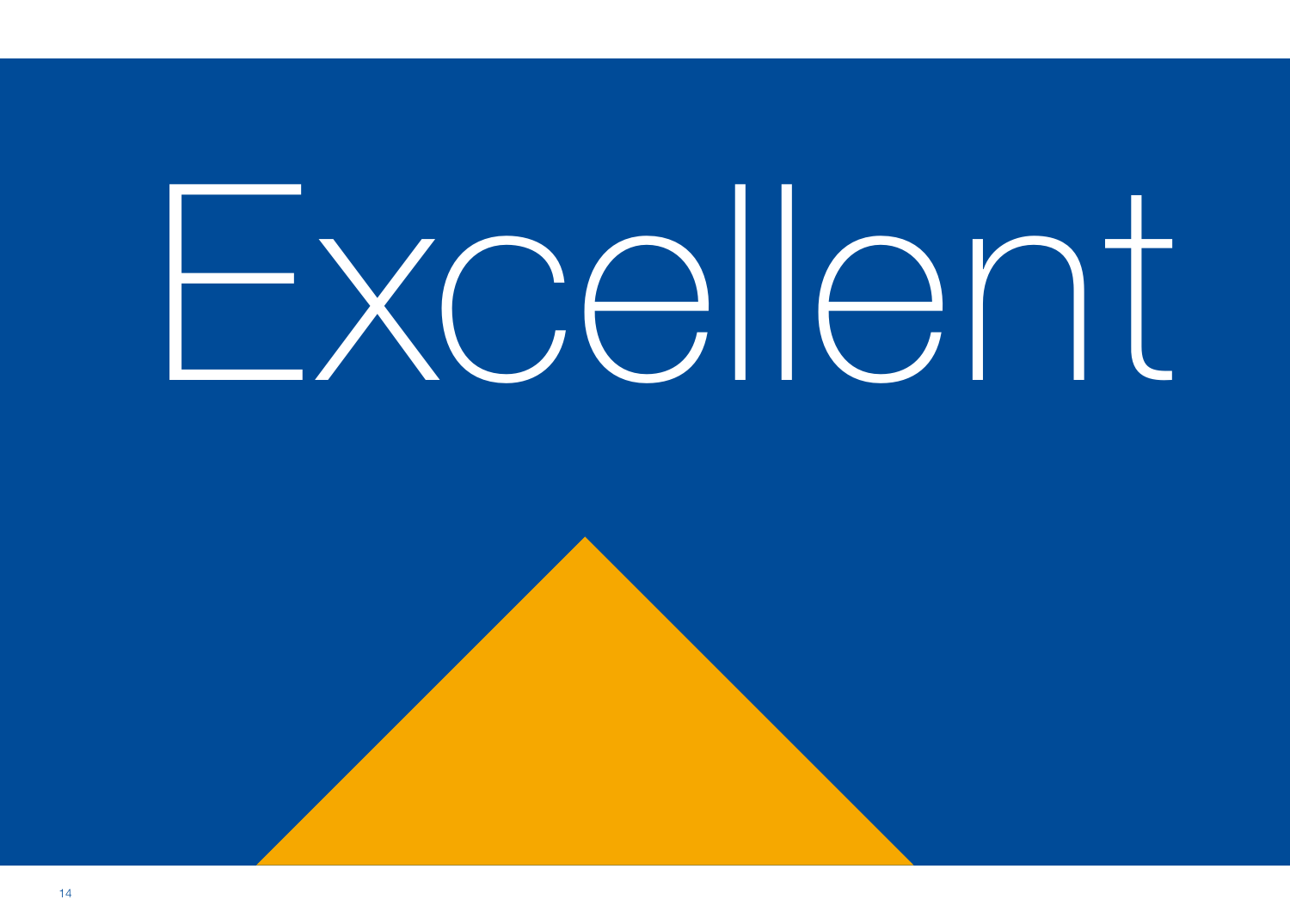### **Priorities**

#### **Excellent research**

We will maintain and strengthen the strategies that have proven effective in enhancing research performance. Our excellence in this area will be distinguished by:

- a. Talent: World-class research requires world-class talent. We will develop and recruit high-performing researchers and graduate research students from across the globe.
- b.Focus: We will invest in areas where Monash has or is capable of having impact and research expertise of high international standing.
- c. Infrastructure: We will invest in and maintain world-class research infrastructure that aligns with our research priorities and supports engagement with our research partners.
- d. Interdisciplinarity: We will foster research that leverages the breadth of our expertise, bringing together disciplines to tackle major research challenges.

### **Excellent education**

We will work to ensure our curricula are highly relevant. We will also transform our pedagogy to reflect the best available thinking and incorporate appropriate technology. Our excellence in this area will be distinguished by:

- a. Talent: World-class education requires world-class talent. We will develop and recognise education excellence and ensure that we have roles that support innovation in curriculum and pedagogy.
- b. Focus on student outcomes: We will increase our focus on the outputs as well as the inputs of education, including retention, timely completion, career success and the enhancement of our graduates' skills.
- c. Learning and teaching environment: We will support the best in pedagogy and flexible delivery through contemporary technologies and learning spaces and effective management of our education.

To undertake research and education of highest international quality that addresses the great challenges of the age.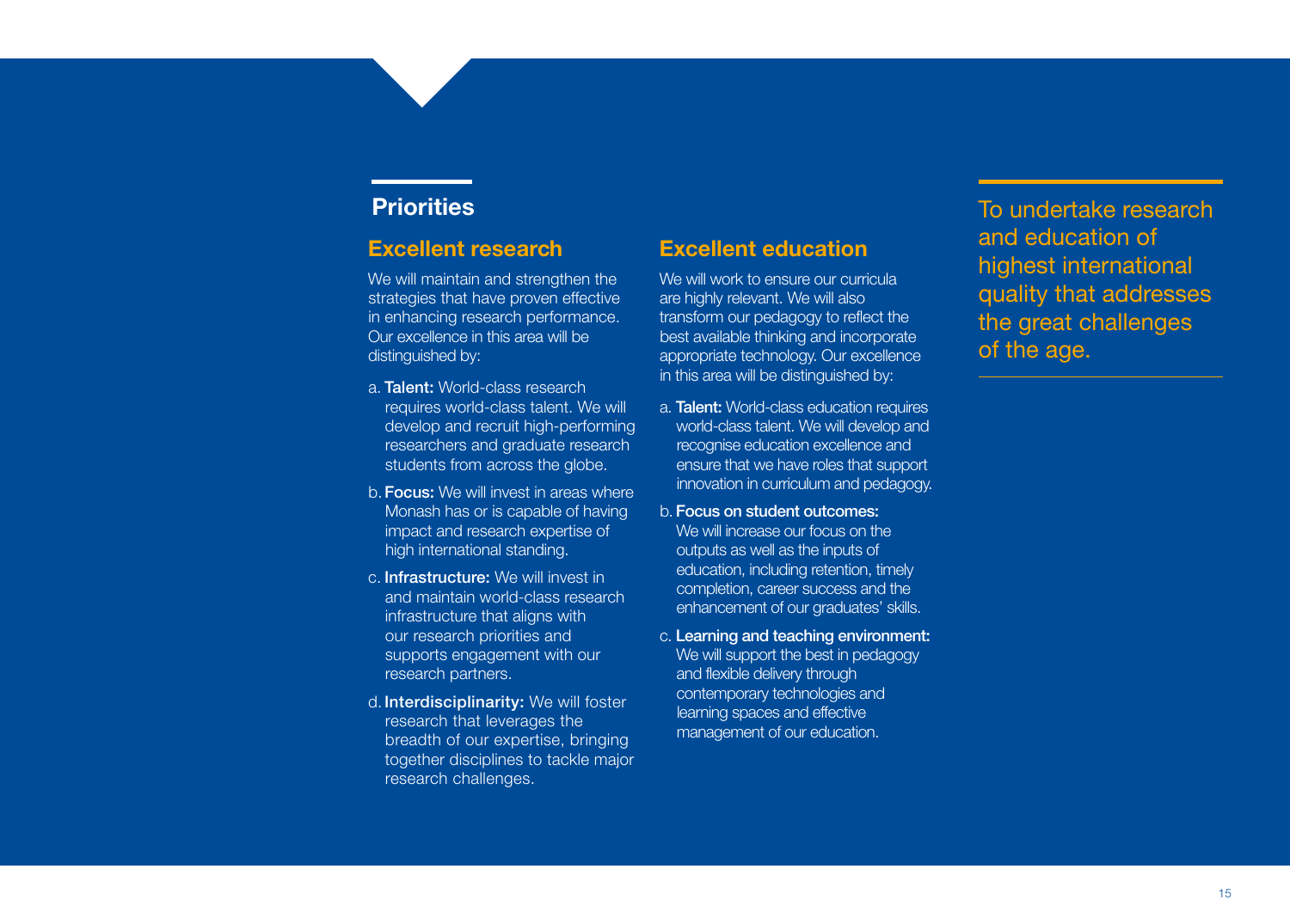## International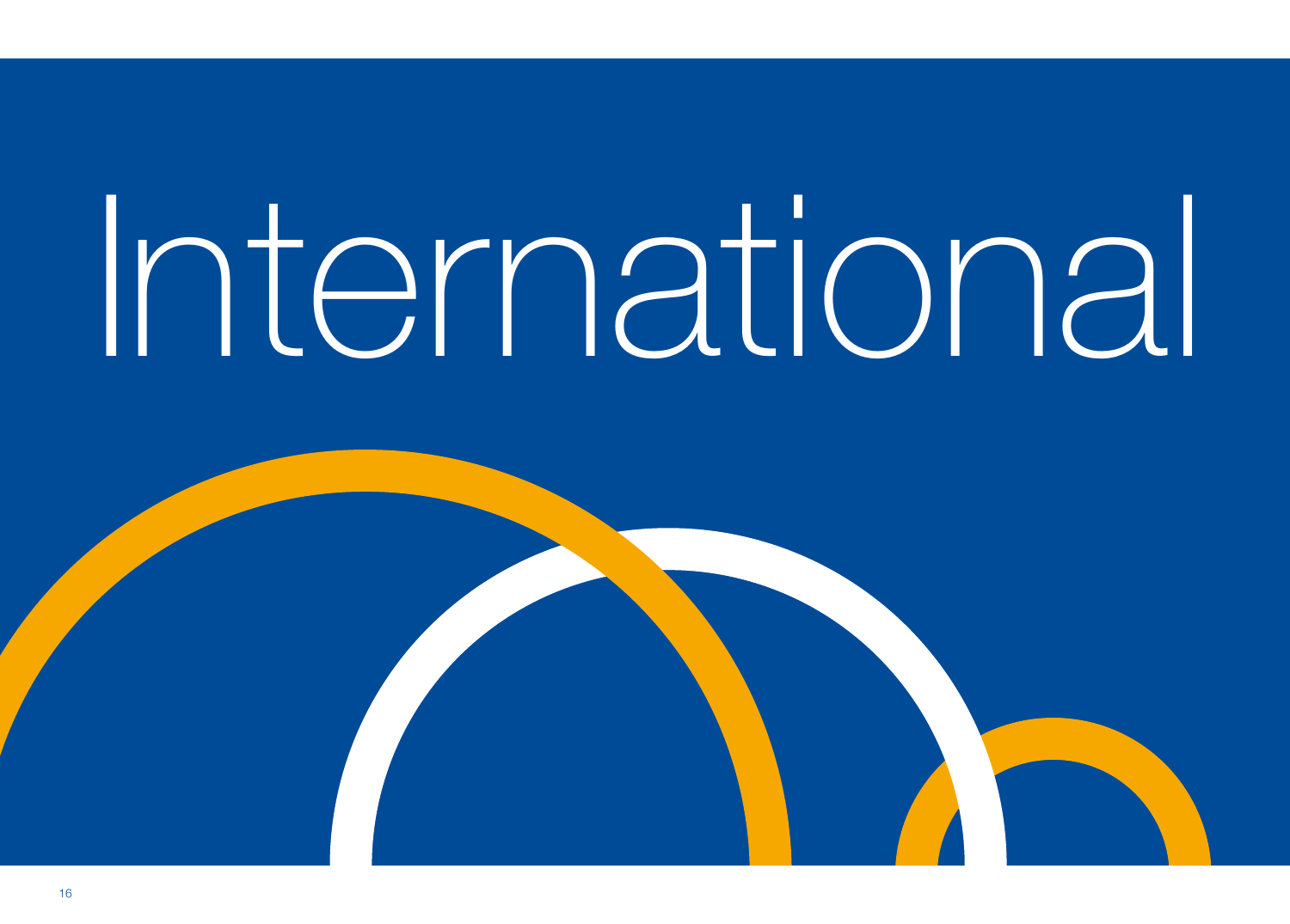To build the strength, networks and scale of our international research and education across campuses and faculties to ensure they respond to the issues and opportunities of our region and the world.

### **Priorities**

#### **International research**

We will build our international partnerships and offshore campuses into a global research network.

- a. We will identify areas of collaboration across our networks and pay particular attention to linkages between higher degree by research students and supervisors.
- b. All offshore campuses and partnerships will contribute to our research performance.
- c. We will develop our institutional alliances with key international university partners to further the opportunities for international research and education.

#### **International education**

We will ensure that our students graduate with an international outlook and capabilities that reflect the international character of the University and prepare them for a globalised world.

- a. We will diversify the countries from which we recruit students and the courses those students study.
- b. We will work with our institutional partners and others to encourage greater student mobility, physical and virtual, and increase interaction between students from different countries.
- c. We will ensure that both the curriculum and pedagogy inculcate the intercultural competence that will be a hallmark of a Monash education.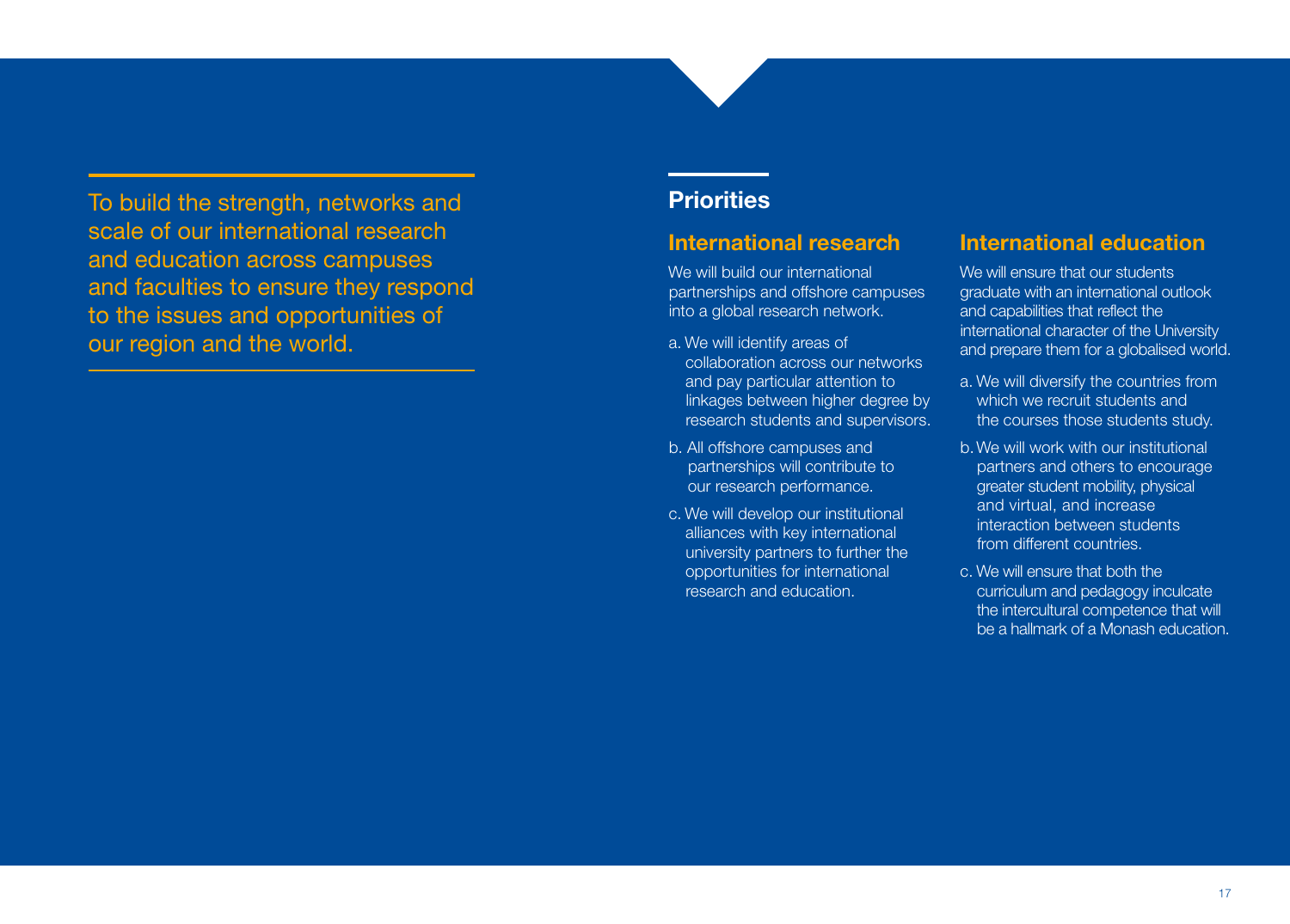## Enterprising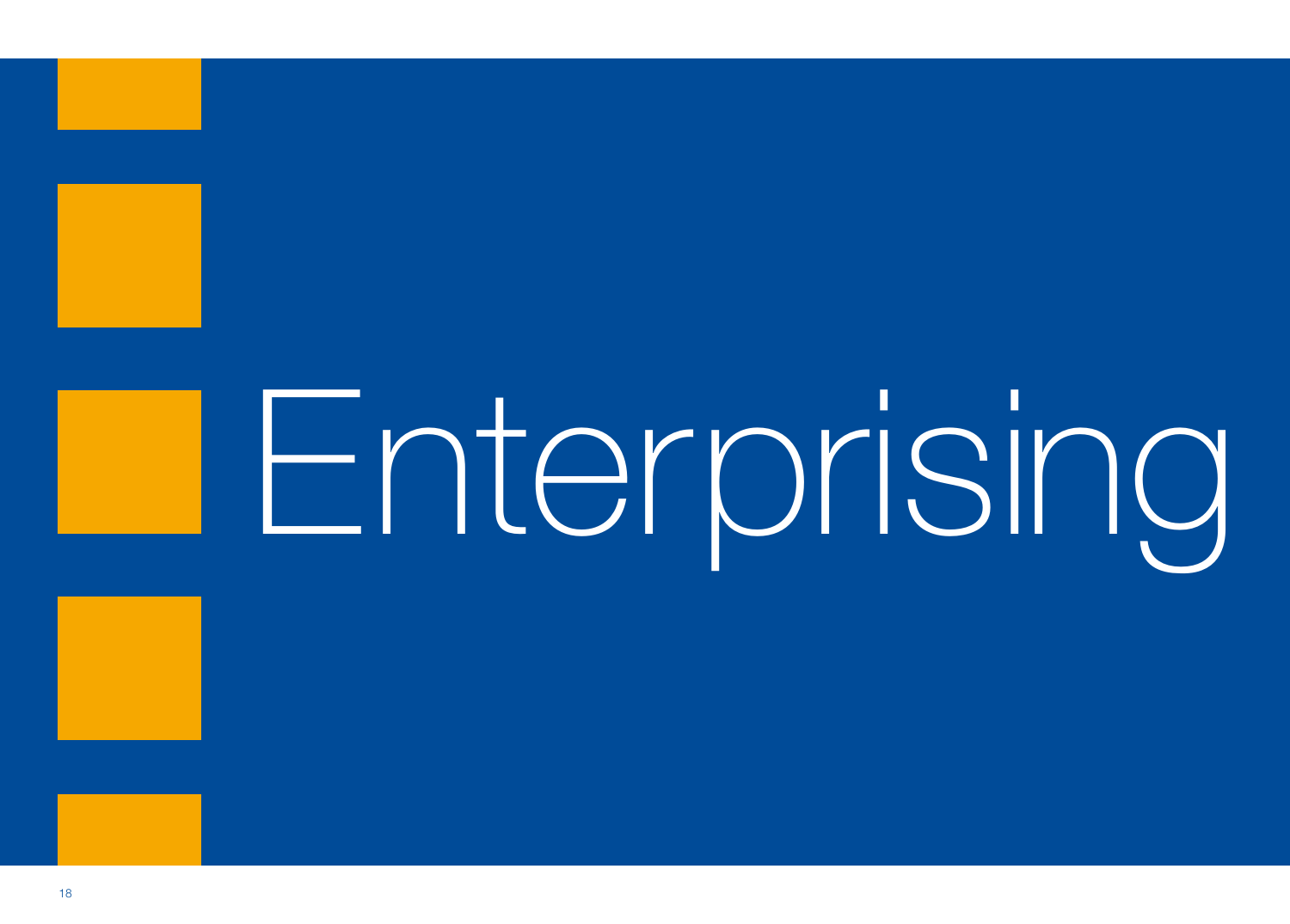To build enduring partnerships with industry, government and other organisations that will enrich our ability to innovate, to infuse our students and staff with enterprising capabilities and provide opportunities to apply our research to make a significant impact for the betterment of our communities.

### **Priorities**

#### **Enterprising research**

We will build deep partnerships with organisations that have the national and international reach necessary to address major challenges and have impact across regions and populations.

- a. We will ensure our internal structures make it easy to collaborate with us.
- b.We will foster a culture of innovation and align incentives to encourage engagement with external partners.
- c. We will support the translation of our fundamental research to increase its impact.

### **Enterprising education**

We will engage deeply with government, industry and alumni to ensure that the skills Monash students learn prepare them for a successful and varied career.

- a. We will make direct engagement between students and industry and government partners – including projects and internships – a hallmark of a Monash education.
- b. We will draw upon our research strengths and our partnerships to initiate a systematic process to help shape the professions of the future.
- c. We will connect student skills development, both undergraduate and postgraduate, to practical issues and provide opportunities for students to develop their leadership and entrepreneurial skills and business models for commercial and not-for-profit ventures.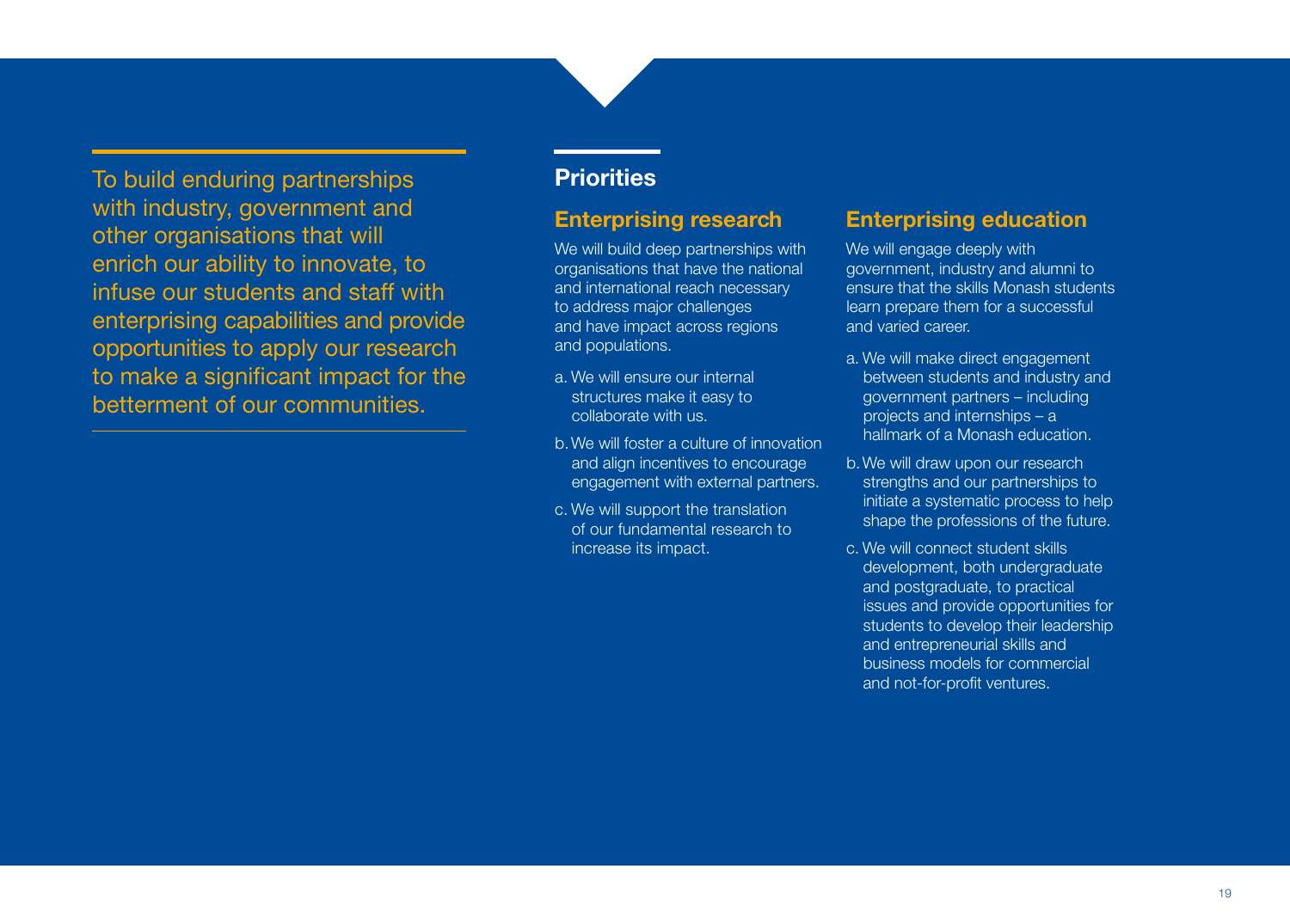## Inclusive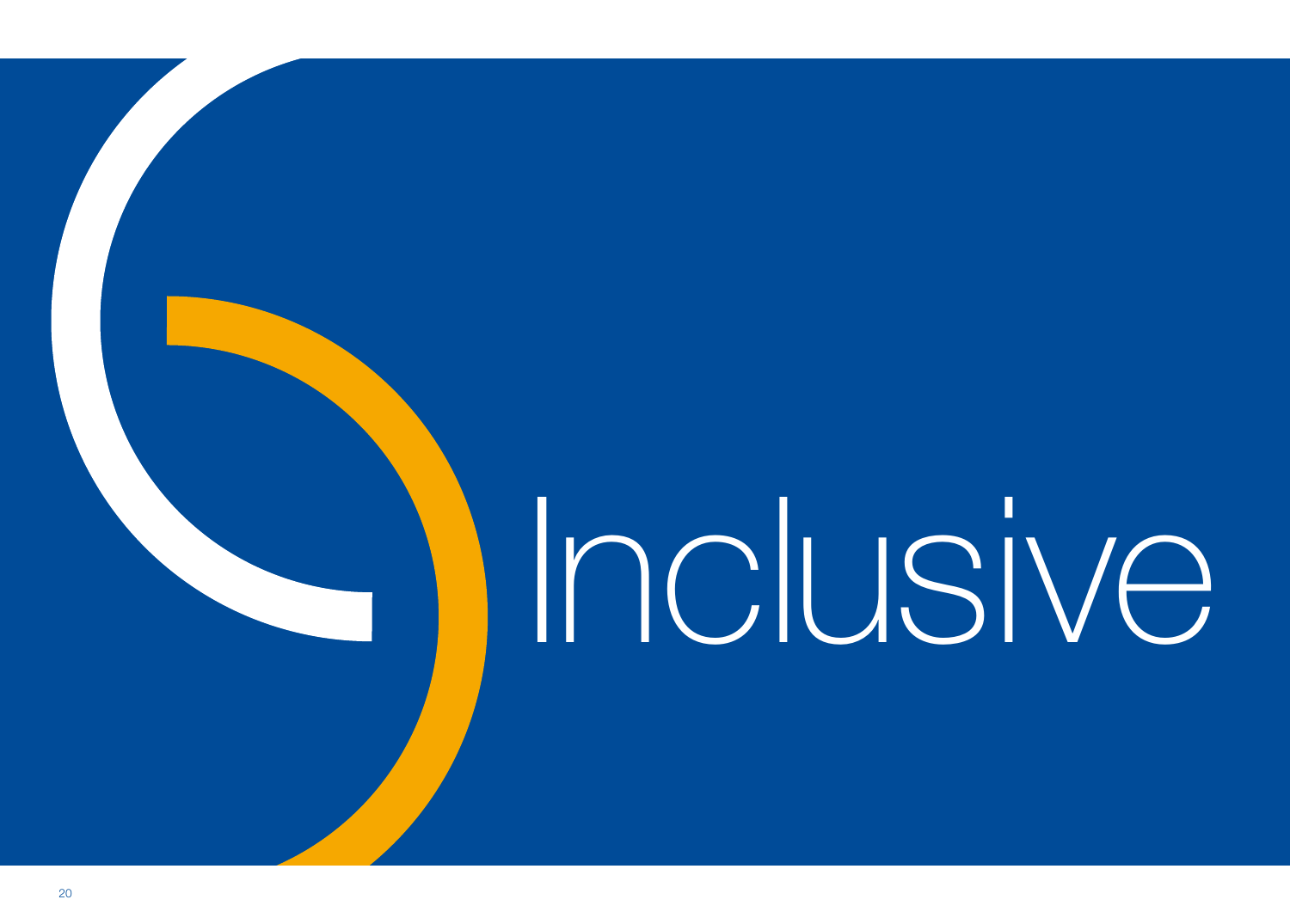To seek talented students and staff, irrespective of social or economic circumstances and build a connected community of students and staff in a diverse university that is deeply engaged with the wider community.

### **Priorities**

#### **Inclusive education**

In order to ensure we are educating the most talented students, we will develop and employ a highly targeted admissions program including pathways, transition approaches, and quotas and scholarships for students from disadvantaged backgrounds to increase access and success.

### **Connection and belonging**

We need to support a superb experience for students and staff that enhances cohesion in a diverse community.

- a. We will offer a broad range of co-curricular activities to develop student talents and community.
- b.We will develop and reinforce student communities through increasing opportunities to live on campus or participate in virtual colleges.
- c. We will foster in our students a sense of responsibility to change the world for the better and equip them with the skills to do so.

d.We will encourage student and staff interaction and innovation through effective digital environments and through well-planned campuses featuring formal and informal spaces that create vibrant, thriving social and cultural life.

### **Embracing alumni**

Alumni have much to offer to help us build a stronger University. We will work to foster mutually beneficial relationships with them by building a global alumni network that leverages their expertise, perspectives and connections.

### **Public outreach and understanding**

We will draw the wider community into dialogue with us by building on and expanding our proactive contribution to public discourse. We will open the life of our campuses to the surrounding community through high quality arts and sports precincts.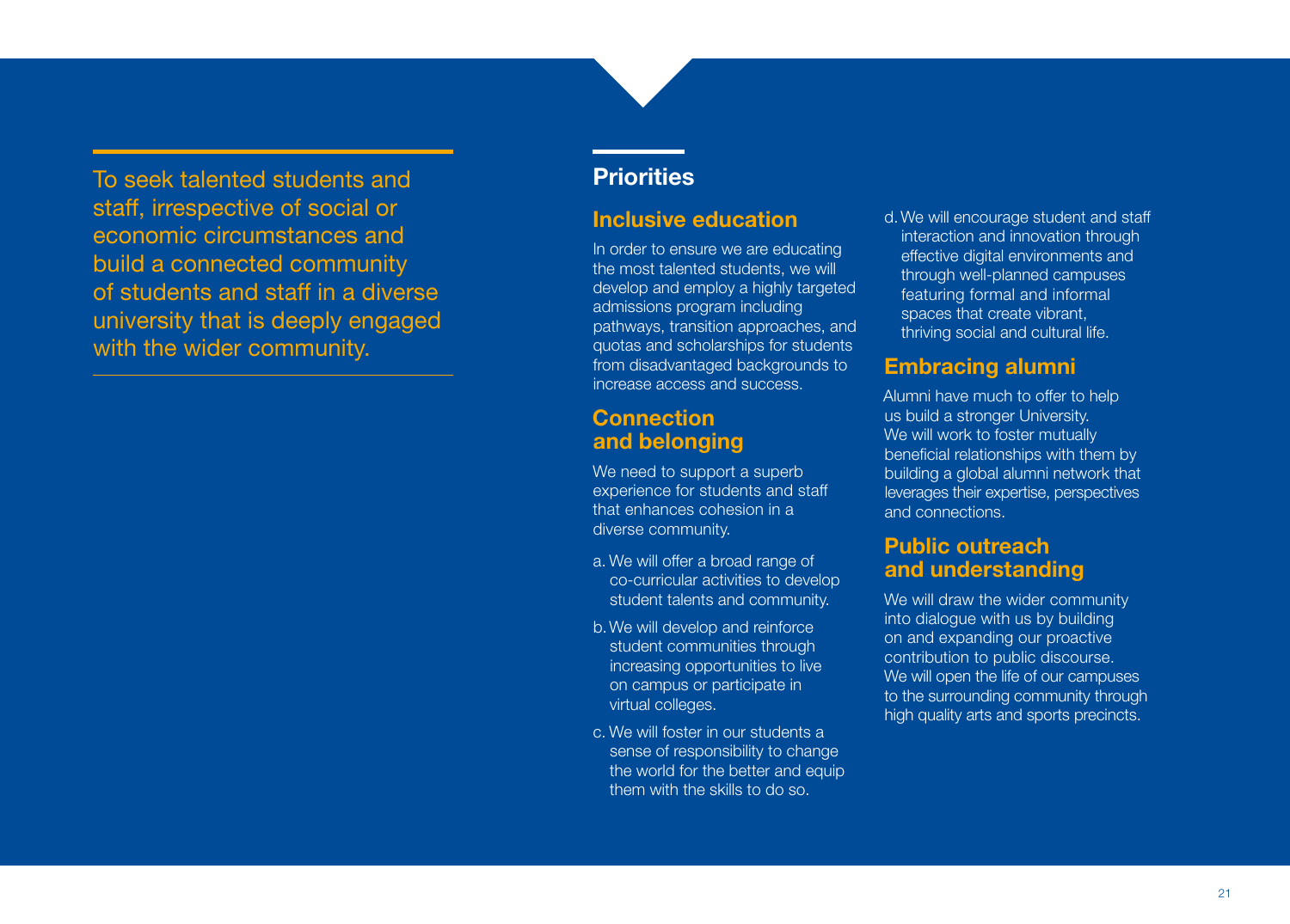### Enabling elements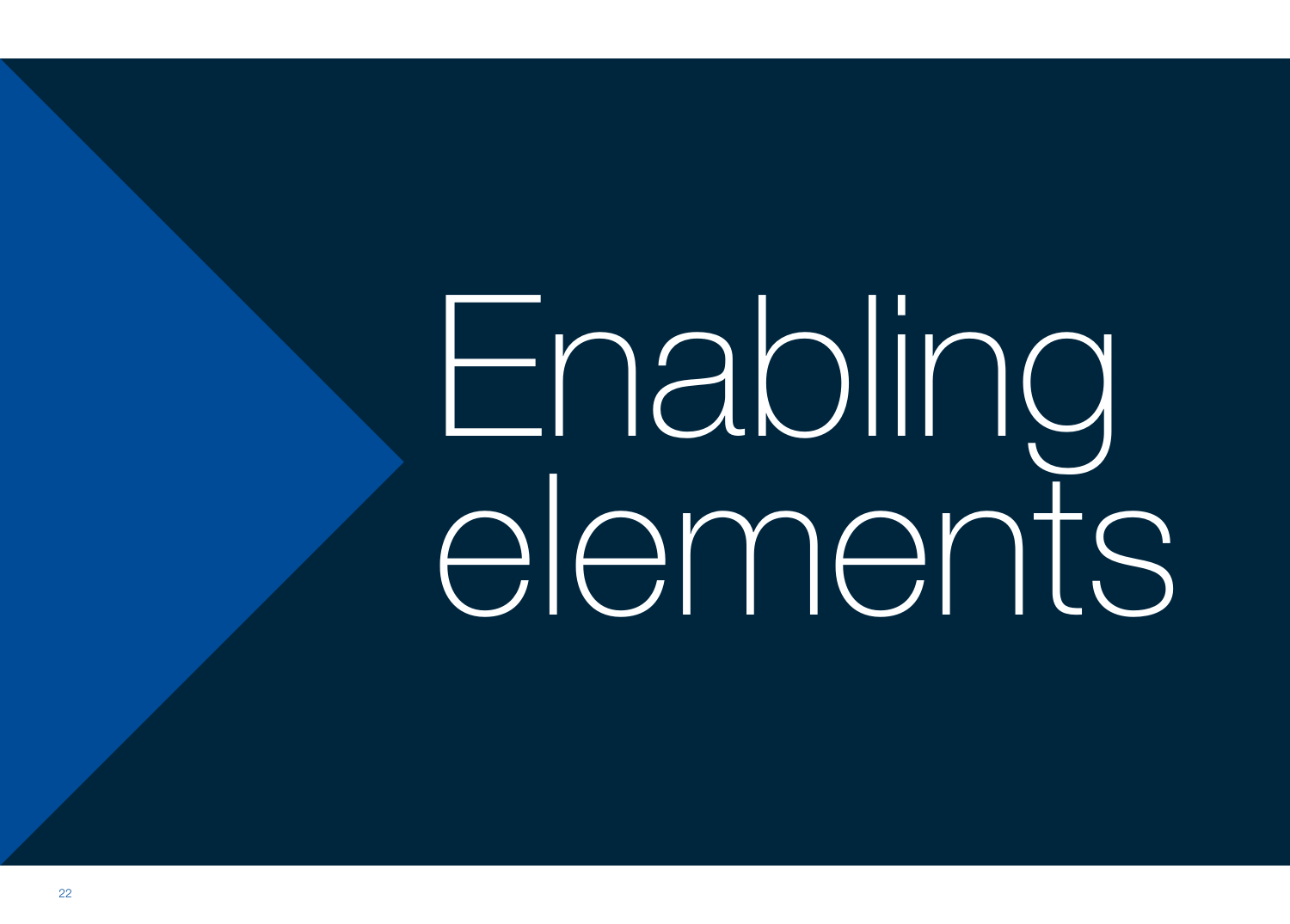If we are to fulfil the major goals laid out in this strategy, the University itself must be healthy. We will ensure that the University supports and draws the best from its people, that it is financially and environmentally sustainable, and that we reflect our values and the level of our ambition in the way we operate.

### **Staff**

We will continue to attract, develop and retain the best academic and professional staff and support them to achieve excellence.

- a. Strengthen the academy: We will continue to support our academic staff (including our sessional staff) to develop, ensuring recognition and reward for education and research.
- b. Build a contemporary professional workforce: We will support initiatives to foster a skilled workforce that is able to respond to the University's needs and priorities and offers clear and attractive career paths.
- c. Shape the workforce profile: We will review the way we research and teach and the ways in which academic and professional staff work to undertake and support these activities and we will work to achieve an equity and diversity in our workforce that reflects the equity and diversity we aim for in our students.
- d. Leadership: We will develop effective leaders capable of identifying and recruiting talent and of creating an environment in which it will thrive.

### **Sustainability**

Each campus and major program must be environmentally, socially and financially sustainable.

- a. Our campuses will become exemplars of environmental practice.
- b. We will attain a core operating surplus that allows us to invest in our future. This will require effective and efficient use of resources, as well as the ability to generate funds from new sources, including philanthropy.
- c. We will focus growth in those areas that best support the goals articulated in this plan. This will involve growing the number of graduate students, both research and coursework, to enhance our research and respond to the demands for lifelong learning. It will also involve growing the diversity of our cohorts of international students. Some of our smaller campuses have room to grow, which will be achieved by building areas of specialisation on those campuses.
- d. We will ensure that our campuses and presences offshore are financially sustainable.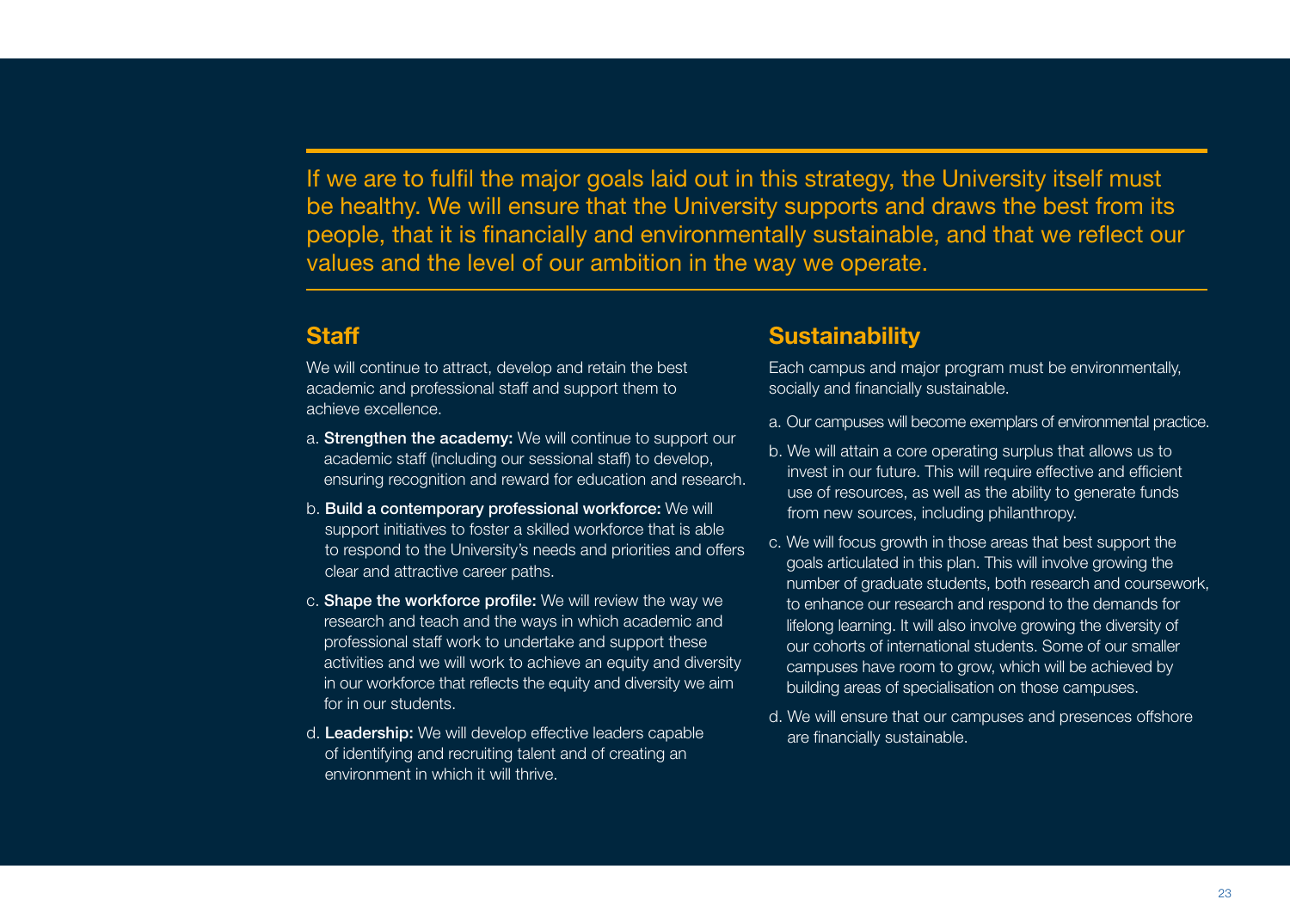### Indicators

#### **The Strategic Plan will be underpinned by:**

- 1. Delivering an annual core operating margin of 5 per cent.
- 2. Sustaining the current strong credit rating of Monash University.
- 3. Maintaining an engaged, effective, and talented workforce and leadership.
- 4. Investing, over the planning period, \$1 billion in capital infrastructure, including facilities, equipment and information technology.
- 5. Lowering our impact on the environment through sustainable building and infrastructure development and renewal.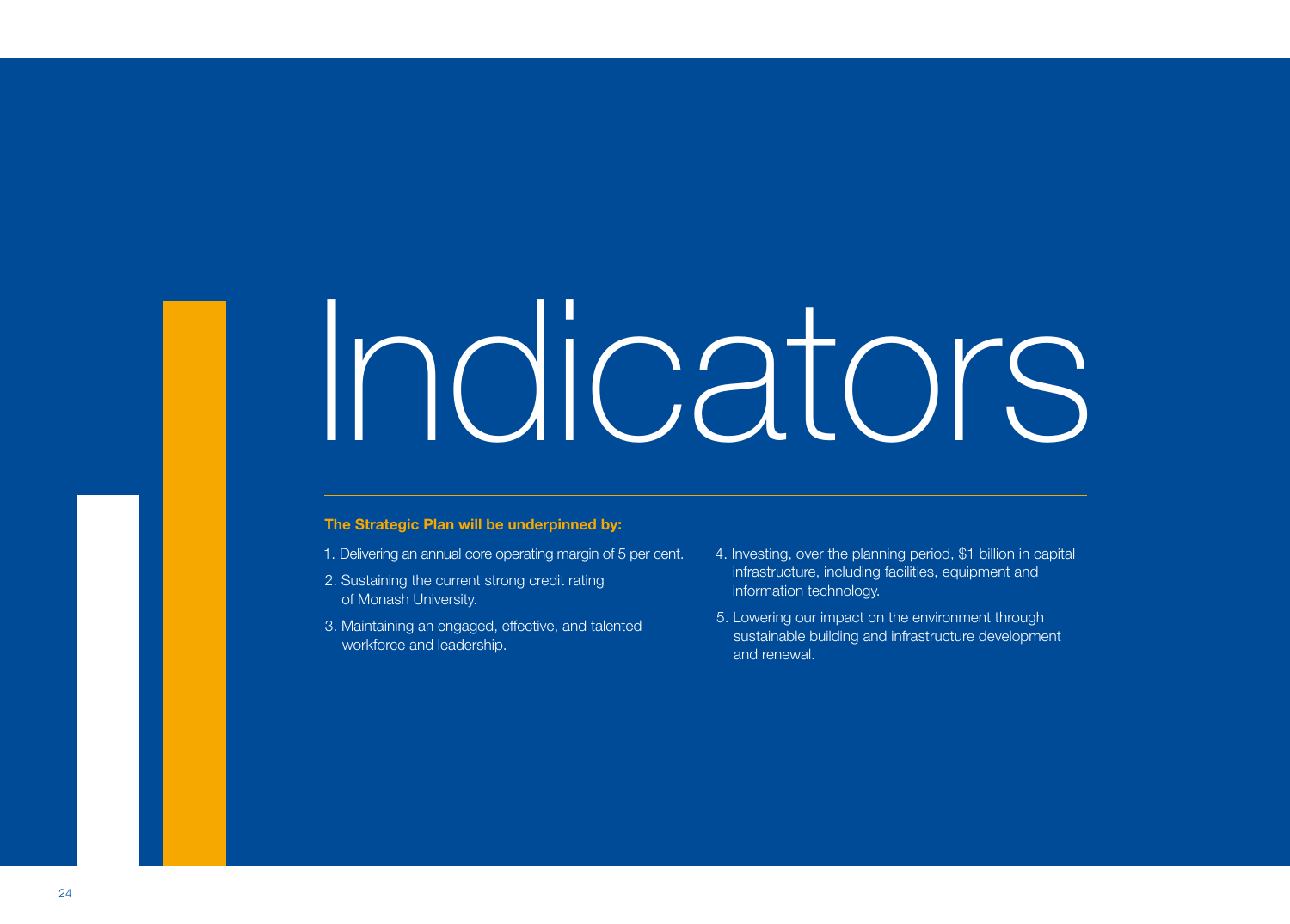### We will demonstrate our commitment to being *excellent* by:

- 1. Research Strength:
	- A 20 per cent improvement in our ranking internationally.
	- Being rated, in 100 per cent of fields submitted, as above or well above world class standard in the national Excellence in Research for Australia.
	- Growing total research expenditure per annum.
	- Increasing our citations to be among the top three nationally.
- 2. Education Strength:
	- Continuing to have high demand from talented students.
	- Having timely completion rates for undergraduates, postgraduates and higher degrees by research equivalent to top three in Australia.
	- Producing improved career success for our graduates.
- 3. Developing a set of benchmarks with an international panel of universities to assist in assessing international quality outcomes.

### We will demonstrate our commitment to being *international* by:

- 4. Increasing the diversity of our student population and cultivating a multicultural student body studying a range of courses.
- 5. Increasing the number of interactions between students from different cultures through increased student mobility (both physical mobility and virtual interaction) and opportunities to participate in intercultural competence programs.
- 6. Increasing international research income by 40 per cent by 2020.
- 7. Increasing the proportion of quality international co-authored publications to 45 per cent by 2020.

### We will demonstrate our commitment to being *enterprising* by:

- 8. Generating a 10 per cent year on year increase in student participation in industry-based experiences.
- 9. Increasing invention disclosures and licences, options and assignments (LOAs), as well as commercial revenues.
- 10.Increasing research revenue from sources other than Federal Government competitive grant schemes by 50 per cent by 2020.

### We will demonstrate our commitment to being *inclusive* by:

- 11. Attracting and retaining talented students regardless of background. with a particular emphasis on increasing the number of able students recruited from low socio-economic backgrounds.
- 12. Improve, year on year, the impact of alumni giving, for example, through student scholarships, mentoring and internship opportunities as well as the positive impact we can create for our alumni by building an effective alumni network.
- 13. Increasing the academic contribution published in the media and the level of media citations of academic contributions to major public or industry reports.
- 14. Being rated in the top quartile, in Australia, for student experience as demonstrated through the QILT Student Experience survey (due to be rolled out in 2015).
- 15. Monitoring and improving the levels of student engagement and cohesion as demonstrated by student participation in co-curricular activities.